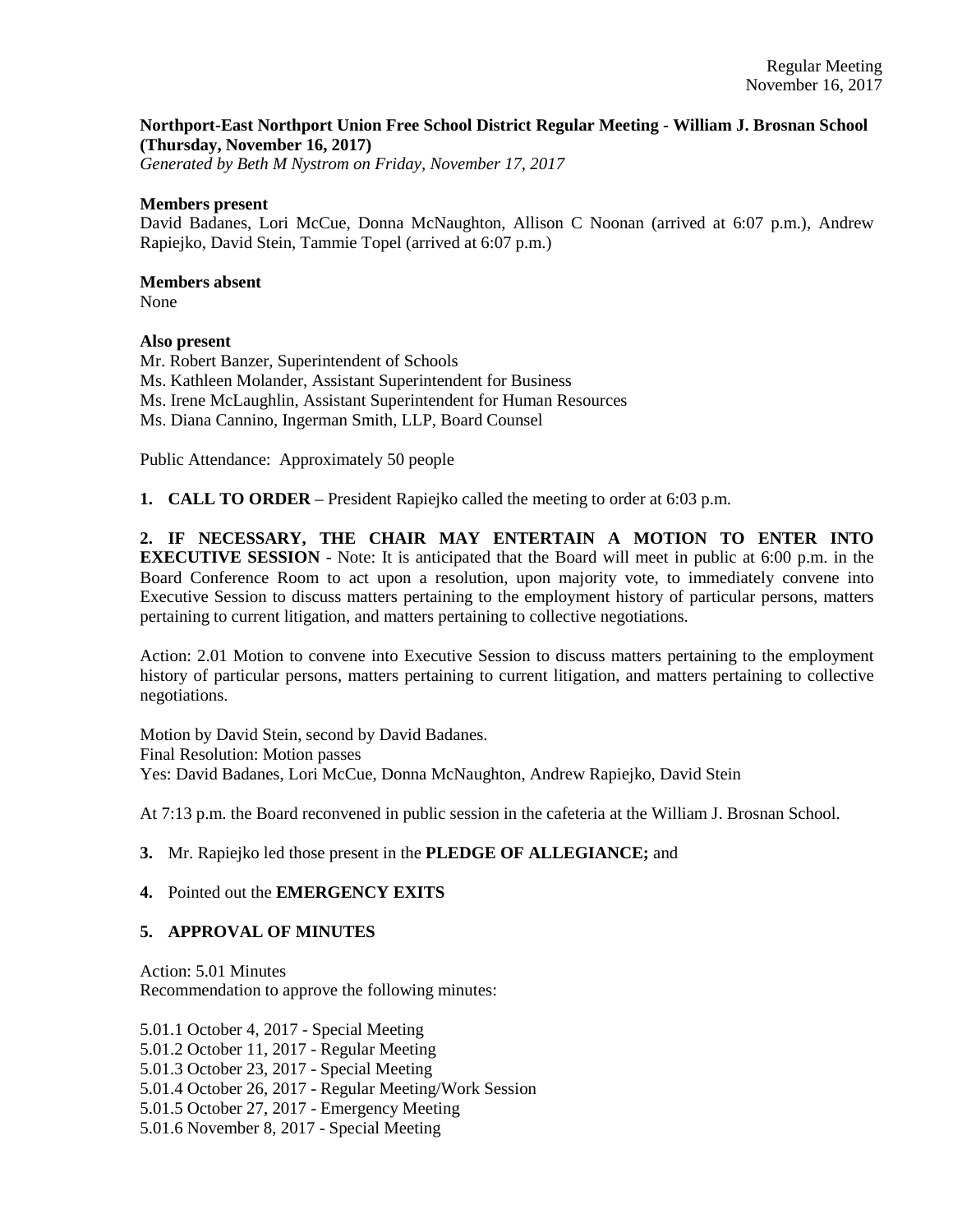Motion by Lori McCue, second by Allison C Noonan. Final Resolution: Motion Passes Yes: David Badanes, Lori McCue, Donna McNaughton, Allison C Noonan, Andrew Rapiejko, David Stein, Tammie Topel

# **6. STUDENT AND STAFF RECOGNITION/ANNOUNCEMENTS FROM THE SUPERINTENDENT OF SCHOOLS**

Presentations: 6.01 Accomplishments of Staff and Students

6.01.1 Ms. Jennifer Nesfield, District Chairperson for World Languages and English as a New Language, introduced Sofia Valencia, World Languages Student of the Month.

Ms. Nesfield stated that Sofia is part of a select group of multi-lingual students at Northport High School. She is a native Spanish speaker, fluent in English, and has excelled in her study of Italian over the last six years. In addition to her aptitude for learning languages, she has repeatedly demonstrated her love and appreciation of cultural differences. Ms. Nesfield stated that Sofia has been described as an open-minded, outgoing, sincere, and empathetic young lady. She has completed many higher level courses including AP English, IB History and IB Italian. Sofia is a leader in the community as well, serving as Class President, President of the Multicultural Club, member of the National Honor Society, and she works hand in hand with the Hispanic community helping the members of her father's parish throughout the year. Sofia's leadership skills and strong sense of social responsibility have brought students together to share cultural experiences and care for the needs of others. Ms. Nesfield stated that it is evident that this remarkable young lady has limitless potential. She loves learning for the sake of learning and has developed a level of self-awareness not often seen in students her age. Given her love of languages, her cultural competence, her intrinsic desire to make the world a better and more caring place, and her ability to positively motivate her peers, it is not surprise that Sofia was selected by the department to present the keynote address at the World Language Honor Society Inductions.

President Rapiejko and Superintendent Banzer congratulated Sofia on her fine accomplishments and presented her with a commendation from the Board.

6.01.2 Ms. Jennifer Nesfield, District Chairperson for World Languages and English as a New Language, introduced Ericka Escobar, English Language Learner Student of the Month.

Ms. Nesfield stated that Ericka is an amazing young lady who has distinguished herself both personally and academically during her years in the Northport-East Northport School District with her strong work ethic and perseverance. Ericka set her sights on achieving proficiency level on the state ENL exam, and dedicated herself to successfully achieving that goal, testing out the ENL program two years ago. In addition to her ENL classes, Erick has taken courses that challenge and interest her including IB Spanish, International Foods, Art and Intro to Physics. Ericka's compassionate nature, caring personality, and impeccable work ethic make her a leader amongst her peers. Her teachers would agree that she has not only perfected her English language skills, but has also enriched the lives of her family, her fellow students, and many of her teachers during her time here. Ms. Tippett, one of Ericka's former ENL teachers, has said that she has always been impressed by Ericka's ability to balance a myriad of roles – a serious and self-reliant student who perseveres through every challenge, an older sister in a large family who cares for her younger siblings, a valued employee at her after school and weekend job, and a role model to the younger ELLs. Ericka Escobar is a source of pride for her family, the English as a New Language Department, and Northport High School.

President Rapiejko and Superintendent Banzer congratulated Ericka on her fine accomplishments and presented her with a commendation from the Board.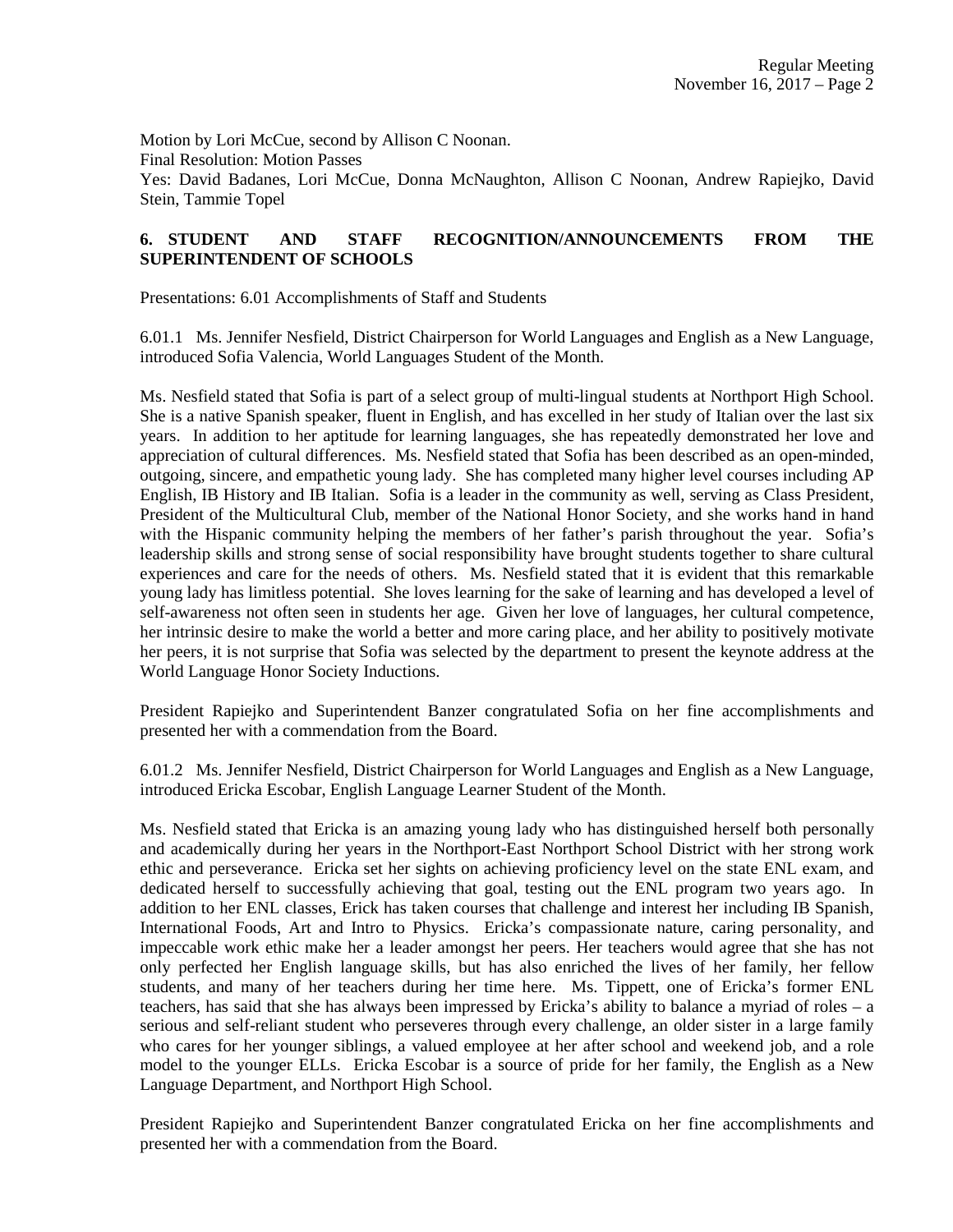6.01.3 Ms. Jennifer Nesfield, District Chairperson for World Languages and English as a New Language, introduced the following students who tested Commanding on the NYSESLAT (New York State English as a Second Language Achievement Test): Emilie Van Hekken, Samantha Canales-Pinto, Patrick Cancroft Bonilla, Rodrigo Bonilla, Isbella Felix, Deysi Ponce Guifarro, Jeydi Mejia-Alvarenga, Nelson Maldonado Diaz, Wilbert Roldan, Yoskar Umana, Alper Kiziltepe, Sebastian Mora, Dany Jandres, Jose Victor Gutierrez-Samayoa, Rulber Murillo-Turcios

Presentations: 6.02 Student Representative Report - Elaine Elkins (Grade 11) and Nicholas Bertos (Grade 11)

Elaine Elkins, Northport High School Junior, updated the Board on the club activities at the high school including Future Educators of America, the Port Press first paper, Chess Club, Buddy Club, Italian Club and Science Olympiads.

Nicholas Bertos, Northport High School Junior, updated the Board on the club activities at the high school including Northport Student Union, Rap Week, Project Vets Panel, Northport High School community outreach including participation in the Jones Beach breast cancer walk and a blood drive, Team 5099 competition participation, first STEM challenge at Johns Hopkins and the homecoming football game and dance.

Information: 6.03 Upcoming Meetings

President Rapiejko reviewed the upcoming meetings of November  $29<sup>th</sup>$ , December  $14<sup>th</sup>$ , January  $11<sup>th</sup>$  and January 25<sup>th</sup>. President Rapiejko noted that the Board meeting on the calendar for November 30<sup>th</sup> was moved to Thursday, November 29<sup>th</sup>.

**7. COMMUNICATIONS** - Please Note: This is the opportunity for persons who had written letters to the Board to speak to the Board regarding the issues raised in their communications. Speakers are asked to keep their comments brief, and to speak no longer than 5 minutes.

There were no communications requiring Board action.

**8. PUBLIC COMMENT/PARTICIPATION** - Please Note: Community members are invited to share their questions, comments, or concerns with the School Board. When speaking, citizens should state their name and address for the record and limit their presentation to 5 minutes. Where possible, the Board will answer factual questions immediately. A written response may be provided when information is not available. If a response would involve discussion of Board Policy or decisions which might be of interest to citizens not present at the meeting, the Board may place the item on a future meeting agenda.

Name Comment Nicole Mulholland Asked what prompted the installation of 26 new CO detectors in the G Parent and K wings and if the carbon monoxide is from the bus depot would the district consider moving it. The vineyard is getting close to opening and is there any information regarding the pesticides being used.

Mr. Banzer stated that the detectors were due to be replaced and they were replaced with detectors that have a ten year battery and are a little more sensitive. They meet SED recommendations. Mr. Banzer stated that they are looking at the indoor air quality, performing testing, and want to have good data to make an informed decision on all aspects. Mr. Banzer stated that as part of the agreement with the winery they have been letting the district know when they are spraying pesticides and they are using very environmentally friendly system to spray and to capture the spray so there is very little overspray.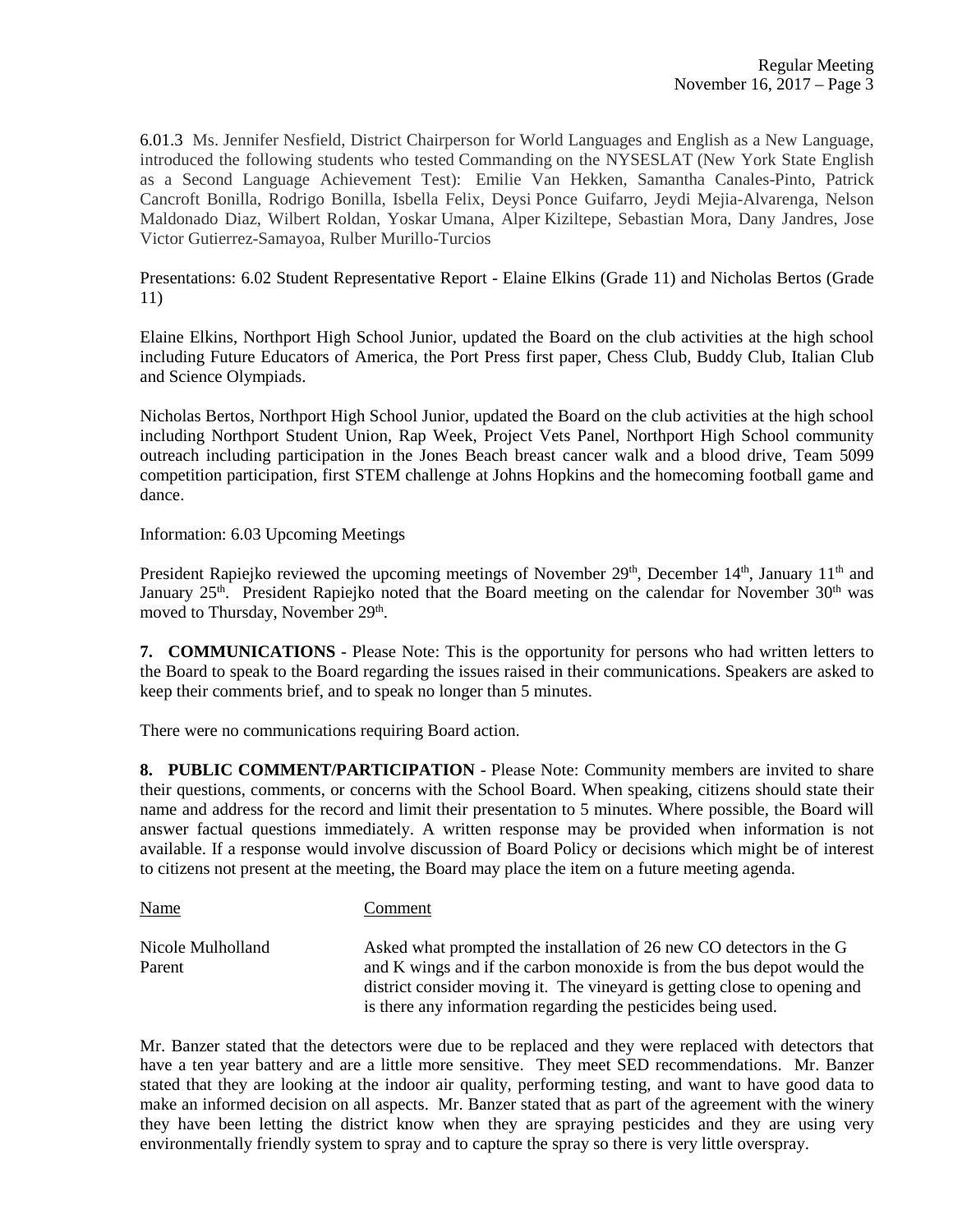President Rapiejko stated that he had a lengthy conversation with the head of the pesticide program at the New York State Department of Environmental Conservation at Stony Brook as well as with people from Cornell Cooperative Extension with the concerns about the overspray and they said this is a state of the art system and there is really no overspray. They are not allowed to overspray onto a neighbor's property.

| Tara Mackey | Stated that the testing for CO is being done when children are not in    |
|-------------|--------------------------------------------------------------------------|
| Parent      | school and when buses are not being used. She asked if another testing   |
|             | will be done when students are in school and if there will be any follow |
|             | up testing of K-wing since it was closed. Asked when a teacher or        |
|             | someone fills out a health concern where those forms go.                 |

Mr. Banzer stated that it was the recommendation of the Department of Health that additional testing be done before opening K-wing. The health concern forms go to the principal and the head custodian for that building. If it comes to the district level it would go before the Health and Safety Committee meeting.

| Denise Schwartz<br>Parent      | Stated that the issues at Northport Middle School make her question what<br>is going on in other schools such as the high school gym ceiling leak and<br>the Dickinson Avenue leak in the library. Ms. Schwartz stated that the<br>district needs to have safe, secure areas.                                                                                                                                                                                                                                                                              |
|--------------------------------|------------------------------------------------------------------------------------------------------------------------------------------------------------------------------------------------------------------------------------------------------------------------------------------------------------------------------------------------------------------------------------------------------------------------------------------------------------------------------------------------------------------------------------------------------------|
| Melissa Stratigos<br>Parent    | Addressed the Board regarding the carbon monoxide issue stating that she<br>doesn't believe valid baseline testing was performed, the testing over the<br>summer for the VOCs was not performed in a fully functioning building,<br>and asked if it will be repeated when the school is operating at 100%<br>capacity. Ms. Stratigos stated that her daughter's carbon monoxide level<br>is not extremely elevated but not in the normal range. Ms. Stratigos<br>stated that she feels like a veil is being placed and parents are just being<br>placated. |
| Jean Marie Valentino<br>Parent | Stated that her daughter has been complaining of headaches and tiredness,<br>complaining of the buses and fumes and she has three classes in G-Wing.<br>She was tested for CO and it was almost 3.0 which is high. She is<br>concerned about the buses and started the district should put the buses<br>where there are no students.                                                                                                                                                                                                                       |

# **9. SPECIAL REPORTS**

Information: 9.01 Architectural Update on the Bond Projects from Mr. John Grillo

Mr. John Grillo updated the Board on the status of the bond projects. The plan is to have the entire scope of work of the bond completed by 2019. The first round of projects at Northport Middle School including tennis courts, fields, ceiling, windows, and HVAC and security vestibule has been approved by the State. Mr. Grillo met with the contractor last week and they will be starting over Christmas break. All security vestibules are designed a little different depending on the features of the building but are designed for the same purpose. The first projects approved by the State, \$2.8 million, are bulk of high school, science labs, and vestibules. That is the next to be picked up by the architect for review. Mr. Grillo noted that the engineers are three months behind. Up at the State now are the rest of Northport Middle School, security vestibules, science labs, home and career. In the next two weeks the first half of Bellerose, Dickinson, East Northport Middle School, Fifth Avenue, administration building, and all of security vestibules. The plan is to have all security vestibules done by the end of the summer of 2018 and the end of August 2019 every project will be 100% completed, finishing up with the sports at the high school. Mr. Grillo stated that he did look at the roof leak at the high school. A roof scan was done and the roof drain pain in the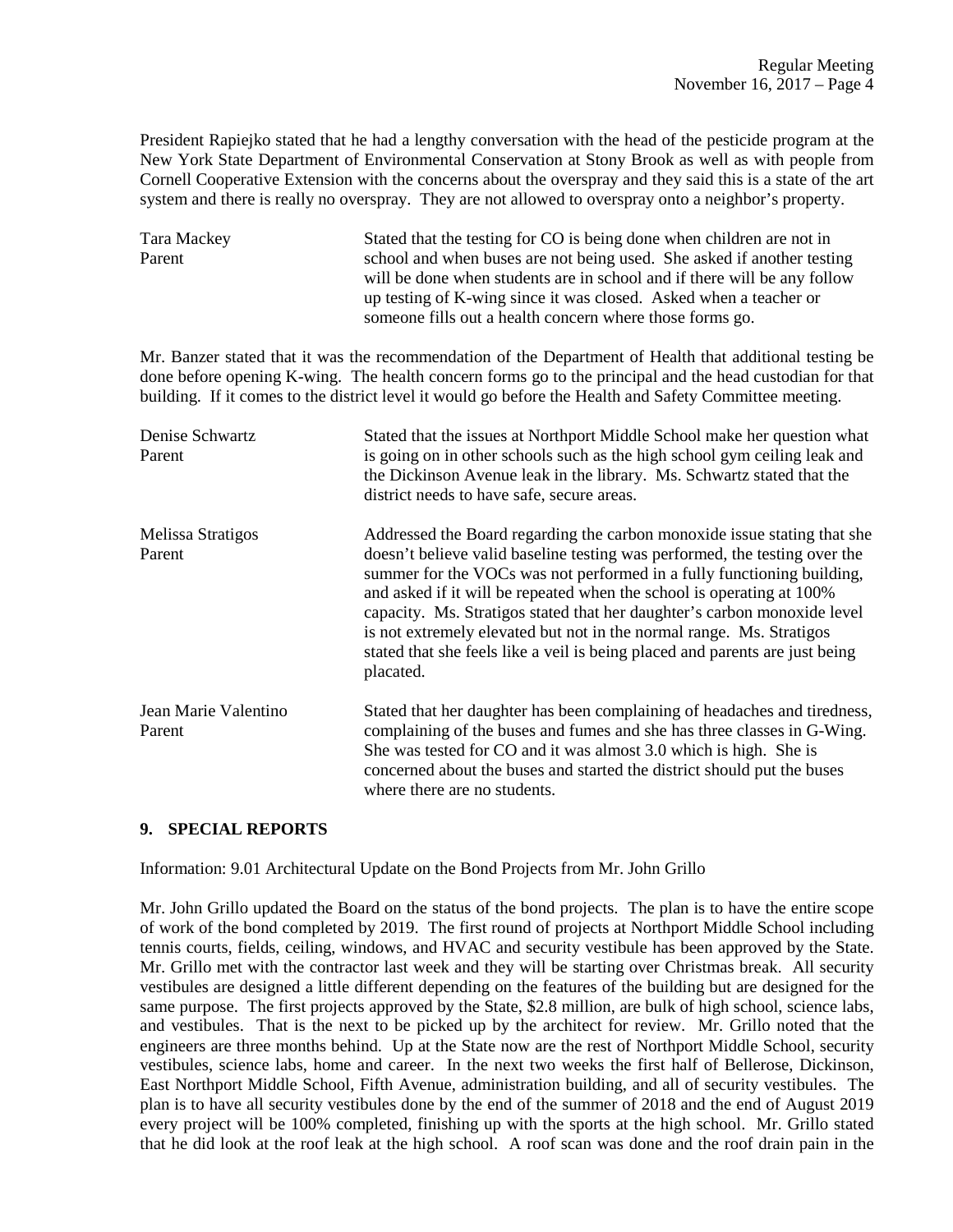northwest corner of the gym needs to be replaced which is being worked on. Mr. Grillo stated that he did not see any mold. The gym floor will not be fixed until the roof is fixed.

There was a discussion regarding the high school fields, vestibules, timeline for roof repair, handicapped parking spaces, and concrete block drywells.

Mr. Banzer noted that part of the bond plan is renovation of the science rooms at Northport Middle School, three in G-wing and 2 in K-wing and part of the plan is to pull out the univents and place them on the roof.

# **10. SUPERINTENDENT'S REPORT, GENERAL - FOR BOARD ACTION**

Action: 10.01 Personnel Actions Report Recommendation to approve the attached Personnel Actions Report

Motion by David Badanes, second by Lori McCue. Final Resolution: Motion Passes Yes: David Badanes, Lori McCue, Donna McNaughton, Allison C Noonan, Andrew Rapiejko, David Stein, Tammie Topel

President Rapiejko announced the retirements of Antonia DeLisi, Lead Food Service Worker, Loni Jarmula, Custodian, and Peter DiStefano, Warehouse Supervisor.

Action: 10.02 Schedule J - Committee on Special Education Recommendation to approve Schedule J - Committee on Special Education

Motion by David Badanes, second by Lori McCue. Final Resolution: Motion Passes Yes: David Badanes, Lori McCue, Donna McNaughton, Allison C Noonan, Andrew Rapiejko, David Stein, Tammie Topel

Action: 10.03 Academic Intervention Services Plan Recommendation to approve the Academic Intervention Services, Grades 6-12, District Plan September 2017 - August 2019

Motion by Lori McCue, second by Donna McNaughton. Final Resolution: Motion Passes Yes: David Badanes, Lori McCue, Donna McNaughton, Allison C Noonan, Andrew Rapiejko, David Stein, Tammie Topel

Action: 10.04 Response to Intervention Plan Recommendation to approve the Response to Intervention Plan K-5 ELA/Math, Revised September 2017

Motion by Lori McCue, second by Donna McNaughton. Final Resolution: Motion Passes Yes: David Badanes, Lori McCue, Donna McNaughton, Allison C Noonan, Andrew Rapiejko, David Stein, Tammie Topel

Ms. Tara Gaiss, K-12 Coordinator of Reading and AIS, stated that every two years the state requires that the AIS and RTI plans are updated. A committee of teachers and administrators get together in the spring and summer to review how the current plan is working and see what needs to be changed from the data information, and then they meet in September to finalize the plans.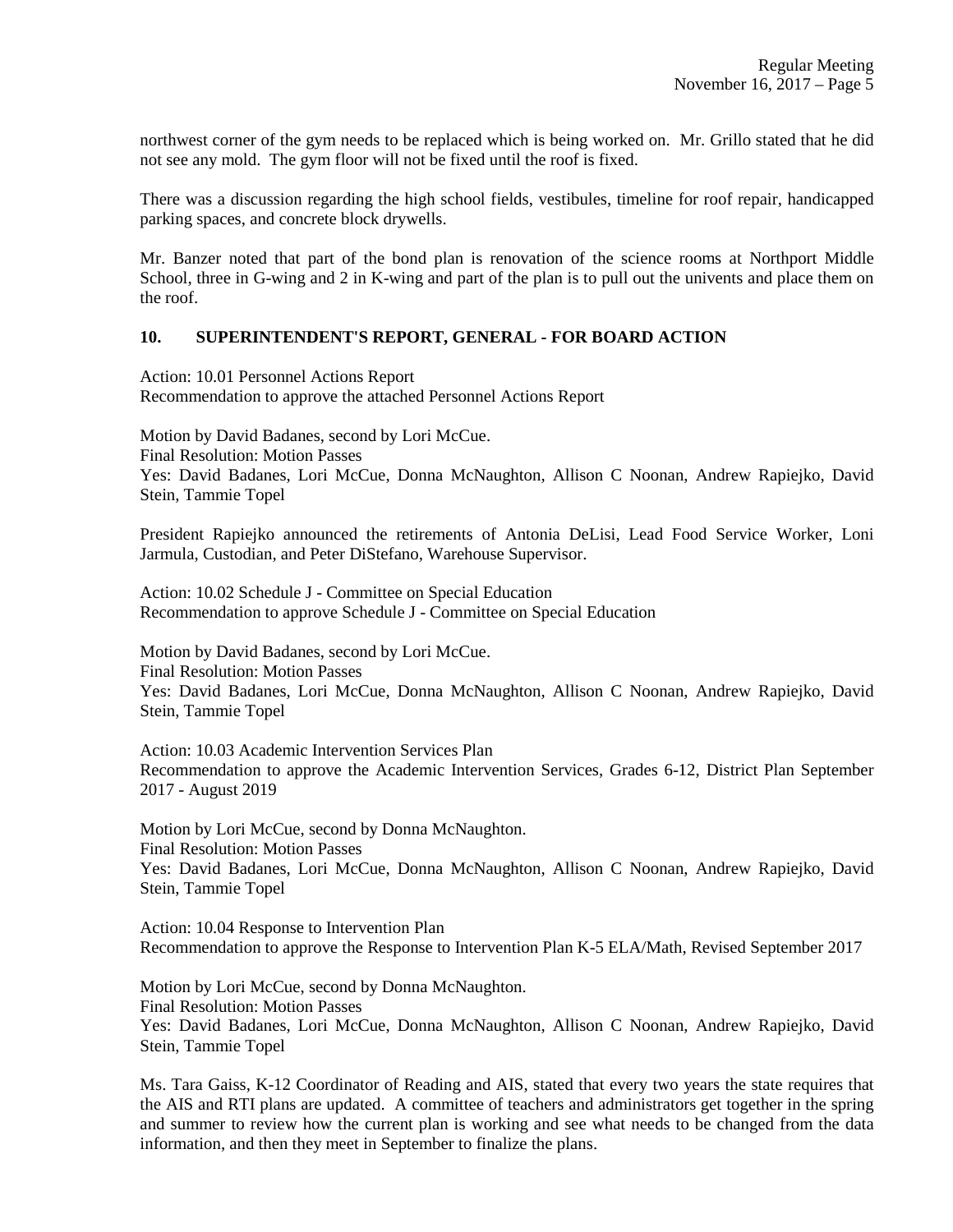There was a discussion regarding New York State assessments and students opting out, eligibility criteria, high school labs, measuring success, and flexibility of services.

Action: 10.05 Request for Travel Recommendation to approve a request for student overnight travel and foreign travel for students to countries outside of the United States:

10.05.1 Disney World, Orlando, Florida - January 11, 2018 - January 14, 2018 10.05.2 San Francisco, California - February 16, 2018 - February 23, 2018 10.05.3 Milan, Venice, Florence, Assisi, Pompeii, Rome, Italy - March 29, 2018 - April 8, 2018 10.05.4 Provincetown, Massachusetts - April 20, 2018 - April 22, 2018 10.05.5 Venice, Florence, Rome, Italy - June 25, 2018 - July 6, 2018

Motion by David Badanes, second by Lori McCue. Final Resolution: Motion Passes Yes: David Badanes, Lori McCue, Donna McNaughton, Allison C Noonan, Andrew Rapiejko, David Stein, Tammie Topel

# **11. SUPERINTENDENT'S REPORT, FINANCIAL - FOR BOARD ACTION**

Action: 11.01 BIDS Recommendation to take specified action on the following BIDS:

11.01.1 REJECT: Resurface Tennis Courts at Northport Middle School

Motion by Donna McNaughton, second by Tammie Topel. Final Resolution: Motion Passes Yes: David Badanes, Lori McCue, Donna McNaughton, Allison C Noonan, Andrew Rapiejko, David Stein, Tammie Topel

Action: 11.02 New York State School Boards Association Membership Recommendation to approve annual membership dues in the New York State School Boards Association in the amount of \$12,198

Motion by Donna McNaughton, second by Tammie Topel. Final Resolution: Motion Passes Yes: David Badanes, Lori McCue, Donna McNaughton, Allison C Noonan, Andrew Rapiejko, David Stein, Tammie Topel

Action: 11.03 Donations Recommendation to approve the following donation to the District:

11.03.1 Eight (8) children's books "The Adventure of Honey & Leon" by Alan Cummings from the Cinema Arts Center, value estimated by the donor to be approximately \$98.56

Motion by Donna McNaughton, second by Tammie Topel. Final Resolution: Motion Passes Yes: David Badanes, Lori McCue, Donna McNaughton, Allison C Noonan, Andrew Rapiejko, David Stein, Tammie Topel

Action: 11.04 Disposal of Books

Recommendation to approve the disposition of the following Family and Consumer Science Textbooks that are worn and no longer in use: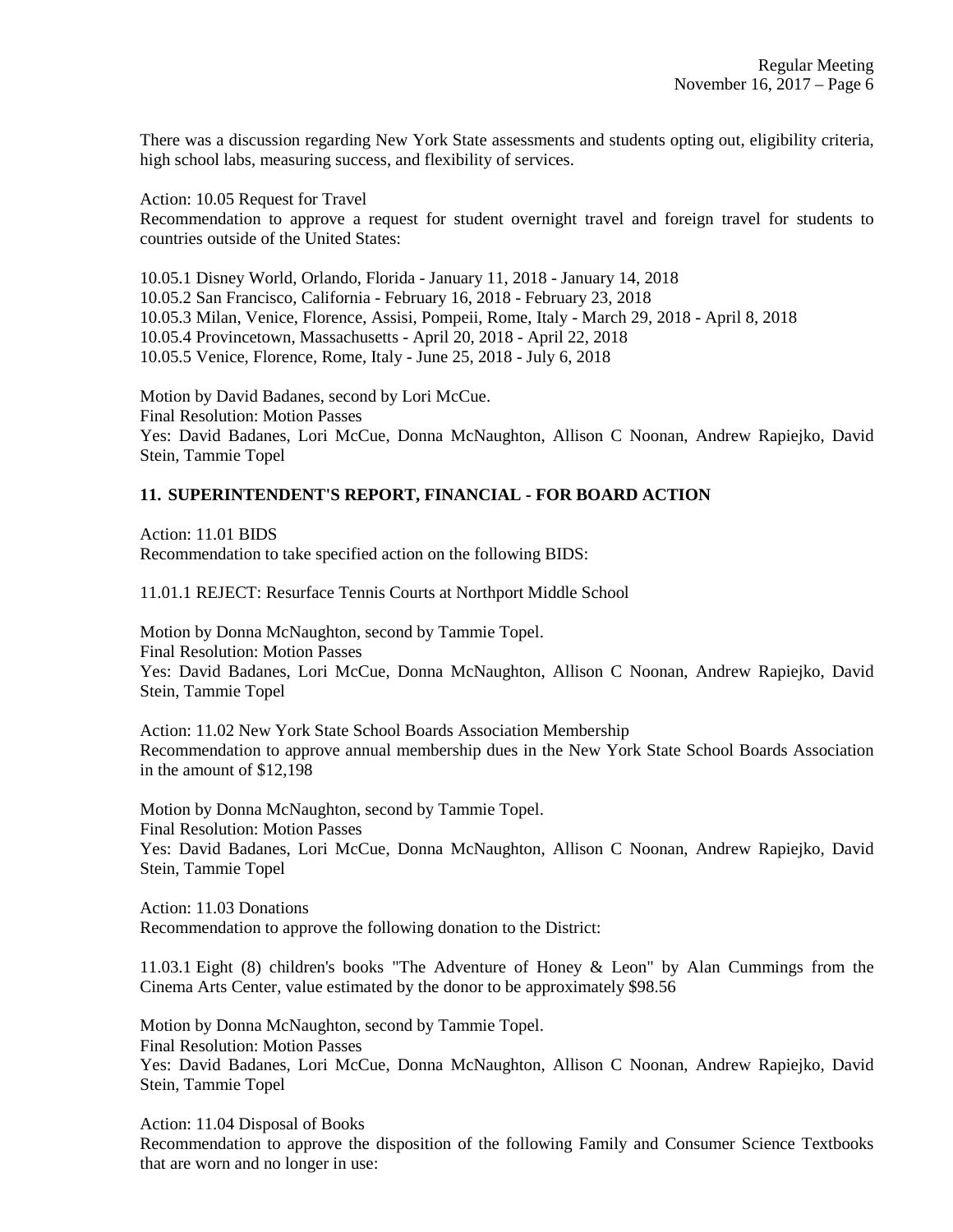Twenty-three (23) textbooks "A Child Called It", Published by Health Communications, Inc., 1995

Motion by Donna McNaughton, second by Tammie Topel. Final Resolution: Motion Passes Yes: David Badanes, Lori McCue, Donna McNaughton, Allison C Noonan, Andrew Rapiejko, David Stein, Tammie Topel

Action: 11.05 Project Lead the Way Mini Grant Recommendation to approve a Grant from Rochester Institute of Technology in the amount of \$840 to be used toward Tech Ed supplies for Project Lead the Way

Motion by Donna McNaughton, second by Tammie Topel. Final Resolution: Motion Passes Yes: David Badanes, Lori McCue, Donna McNaughton, Allison C Noonan, Andrew Rapiejko, David Stein, Tammie Topel

Action: 11.06 Introduction to Dance Field Trip Donation Recommendation to approve the following resolution:

"BE IT RESOLVED, that the Board of Education hereby gratefully accepts a donation of \$6,188 from Northport-East Northport residents whose names are more fully set forth in the attached document, for the purpose of the Northport High School Introduction to Dance field trip to New York City on April 11, 2018 and increase the 2017-2018 budget code A2110.4161.30.2903 by \$6,188 for this purpose.

BE IT RESOLVED, that the Board of Education hereby approves an increase in the revenue code A2705 of the 2017-2018 budget by \$6,188 with the understanding that this increase in revenue is the result of donations from Northport-East Northport residents."

Motion by Donna McNaughton, second by Tammie Topel. Final Resolution: Motion Passes

Yes: David Badanes, Lori McCue, Donna McNaughton, Allison C Noonan, Andrew Rapiejko, David Stein, Tammie Topel

Action: 11.07 Urban Studies Field Trip Donation Recommendation to approve the following resolution:

"BE IT RESOLVED, that the Board of Education hereby gratefully accepts a donation of \$681 from Northport-East Northport residents whose names are more fully set forth in the attached document, for the purposes of covering the cost of transportation for the Northport High School Urban Studies class field trip on October 10, 2017 and increase the 2017-2018 budget code A2110.4161.30.2903 by \$681 for this purpose.

BE IT RESOLVED, that the Board of Education hereby approves an increase in the revenue code A2705 of the 2017-2018 budget by \$681 with the understanding that this increase in revenue is the result of donations from Northport-East Northport residents."

Motion by Donna McNaughton, second by Tammie Topel.

Final Resolution: Motion Passes

Yes: David Badanes, Lori McCue, Donna McNaughton, Allison C Noonan, Andrew Rapiejko, David Stein, Tammie Topel

Action: 11.08 Urban Studies Field Trip Donation Recommendation to approve the following resolution: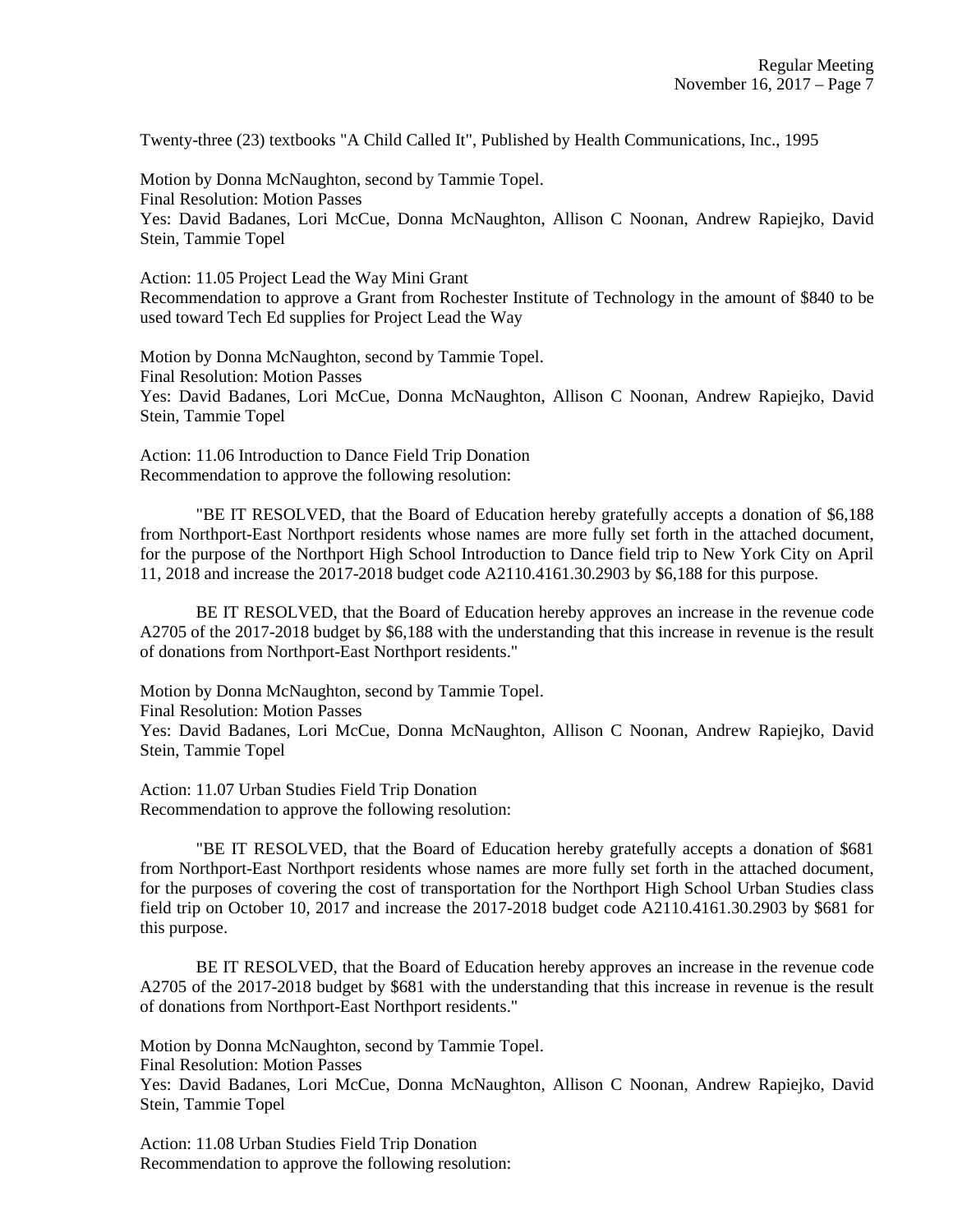"BE IT RESOLVED, that the Board of Education hereby gratefully accepts a donation of \$930 from Northport-East Northport residents whose names are more fully set forth in the attached document, for the purposes of covering the cost of transportation for the Northport High School Urban Studies class field trip on October 26, 2017 and increase the 2017-2018 budget code A2110.4161.30.2903 by \$930 for this purpose.

BE IT RESOLVED, that the Board of Education hereby approves an increase in the revenue code A2705 of the 2017-2018 budget by \$930 with the understanding that this increase in revenue is the result of donations from Northport-East Northport residents."

Motion by Donna McNaughton, second by Tammie Topel. Final Resolution: Motion Passes Yes: David Badanes, Lori McCue, Donna McNaughton, Allison C Noonan, Andrew Rapiejko, David Stein, Tammie Topel

Action: 11.09 Wilderness Traveling Museum Recommendation to approve a Supplementary Education Services Agreement between the Northport-East Northport Union Free School District and Wilderness Traveling Museum in the amount of \$450 (NAS)

Motion by Donna McNaughton, second by Tammie Topel. Final Resolution: Motion Passes

Yes: David Badanes, Lori McCue, Donna McNaughton, Allison C Noonan, Andrew Rapiejko, David Stein, Tammie Topel

Action: 11.10 DLG Music Inc.

Recommendation to approve a Supplementary Education Services Agreement between the Northport-East Northport Union Free School District and DLG Music Inc. in the amount of \$450 for piano accompanist for winter and spring rehearsals and concerts (DAS)

Motion by Donna McNaughton, second by Tammie Topel.

Final Resolution: Motion Passes

Yes: David Badanes, Lori McCue, Donna McNaughton, Allison C Noonan, Andrew Rapiejko, David Stein, Tammie Topel

Action: 11.11 David Levine

Recommendation to approve a Supplementary Education Services Agreement between the Northport-East Northport Union Free School District and David Levine in the amount of \$3,750 (NMS)

Motion by Donna McNaughton, second by Tammie Topel.

Final Resolution: Motion Passes

Yes: David Badanes, Lori McCue, Donna McNaughton, Allison C Noonan, Andrew Rapiejko, David Stein, Tammie Topel

Action: 11.12 Harborfields Central School District

Recommendation to approve a 2017-2018 Special Education Services Contract between the Board of Education of the Harborfields Central School District and the Board of Education of the Northport-East Northport Union Free School District

Motion by Donna McNaughton, second by Tammie Topel.

Final Resolution: Motion Passes

Yes: David Badanes, Lori McCue, Donna McNaughton, Allison C Noonan, Andrew Rapiejko, David Stein, Tammie Topel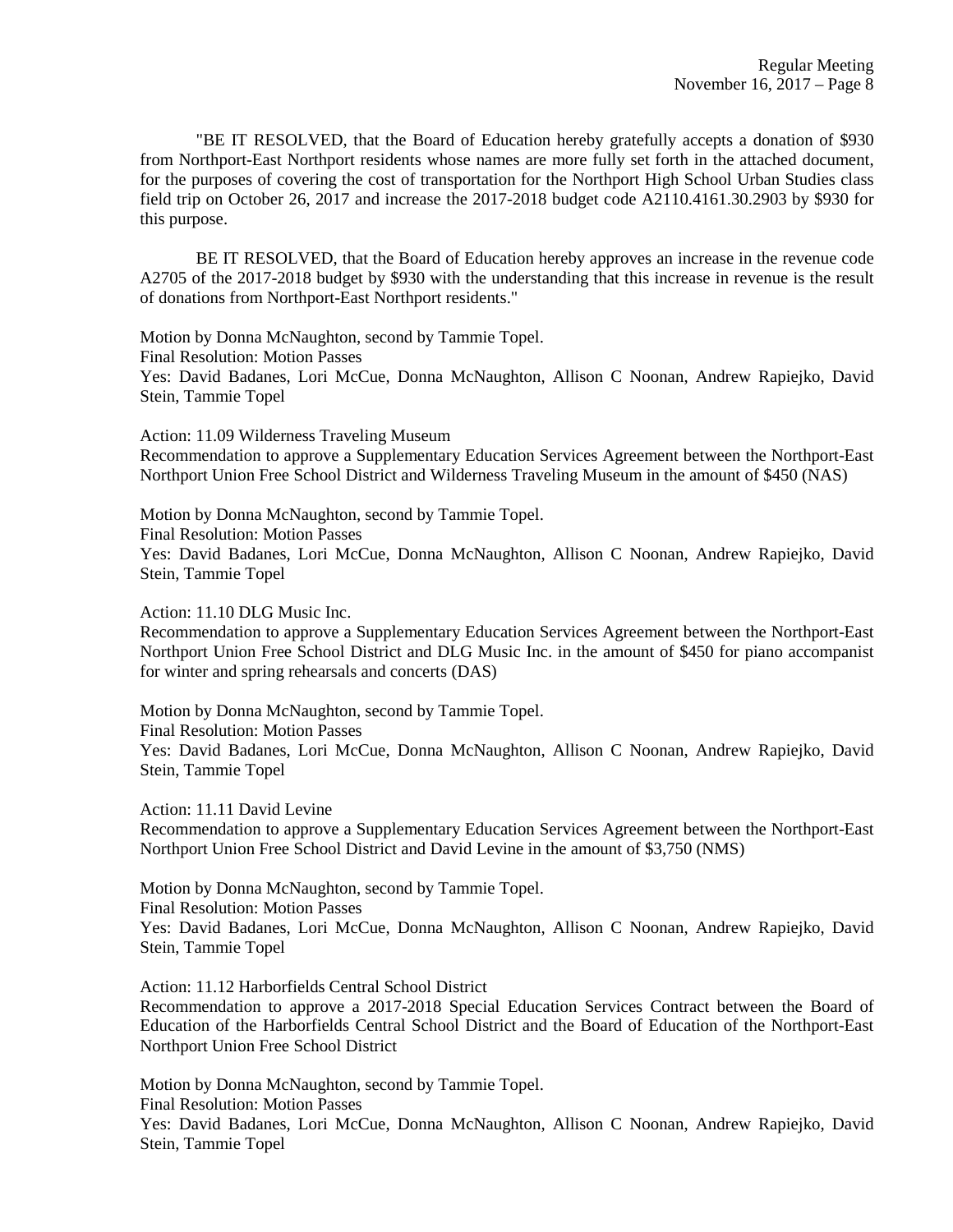Action: 11.13 Commack Union Free School District

Recommendation to approve a 2017-2018 Tuition Contract for Special Education Services between the Board of Education of the Commack Union Free School District and the Board of Education of the Northport-East Northport Union Free School District

Motion by Donna McNaughton, second by Tammie Topel.

Final Resolution: Motion Passes

Yes: David Badanes, Lori McCue, Donna McNaughton, Allison C Noonan, Andrew Rapiejko, David Stein, Tammie Topel

Action: 11.14 Frost Valley YMCA

Recommendation to approve a Rider to Agreement between the Board of Education of the Northport-East Northport Union Free School District and Frost Valley YMCA (NHS)

Motion by Donna McNaughton, second by Tammie Topel. Final Resolution: Motion Passes Yes: David Badanes, Lori McCue, Donna McNaughton, Allison C Noonan, Andrew Rapiejko, David Stein, Tammie Topel

Action: 11.15 Nassau Suffolk Services for Autism (NSSA)/The Martin C. Barell School Recommendation to approve a 2017-2018 Agreement between the Northport-East Northport Union Free School District and Nassau Suffolk Services for Autism (NSSA)/The Martin C. Barell School for instruction of students (Spec. Ed.)

Motion by Donna McNaughton, second by Tammie Topel. Final Resolution: Motion Passes Yes: David Badanes, Lori McCue, Donna McNaughton, Allison C Noonan, Andrew Rapiejko, David Stein, Tammie Topel

Action: 11.16 Nassau Suffolk Services for Autism (NSSA)/The Martin C. Barell School Recommendation to approve a 2017-2018 Agreement between the Northport-East Northport Union Free School District and Nassau Suffolk Services for Autism (NSSA)/The Martin C. Barell School for Speech/Language Therapy, ABA Services, Home Program Services, Supervision of Home Staff and Parent Training Services (Spec. Ed.)

Motion by Donna McNaughton, second by Tammie Topel.

Final Resolution: Motion Passes

Yes: David Badanes, Lori McCue, Donna McNaughton, Allison C Noonan, Andrew Rapiejko, David Stein, Tammie Topel

Action: 11.17 Brightspark Travel, Inc.

Recommendation to approve a Rider to Agreement between the Board of Education of the Northport-East Northport Union Free School District and Brightspark Travel, Inc. (NHS Music Department)

Motion by Donna McNaughton, second by Tammie Topel.

Final Resolution: Motion Passes

Yes: David Badanes, Lori McCue, Donna McNaughton, Allison C Noonan, Andrew Rapiejko, David Stein, Tammie Topel

Action: 11.18 Brightspark Travel, Inc.

Recommendation to approve a Rider to Agreement between the Board of Education of the Northport-East Northport Union Free School District and Brightspark Travel, Inc. (NHS Art Department)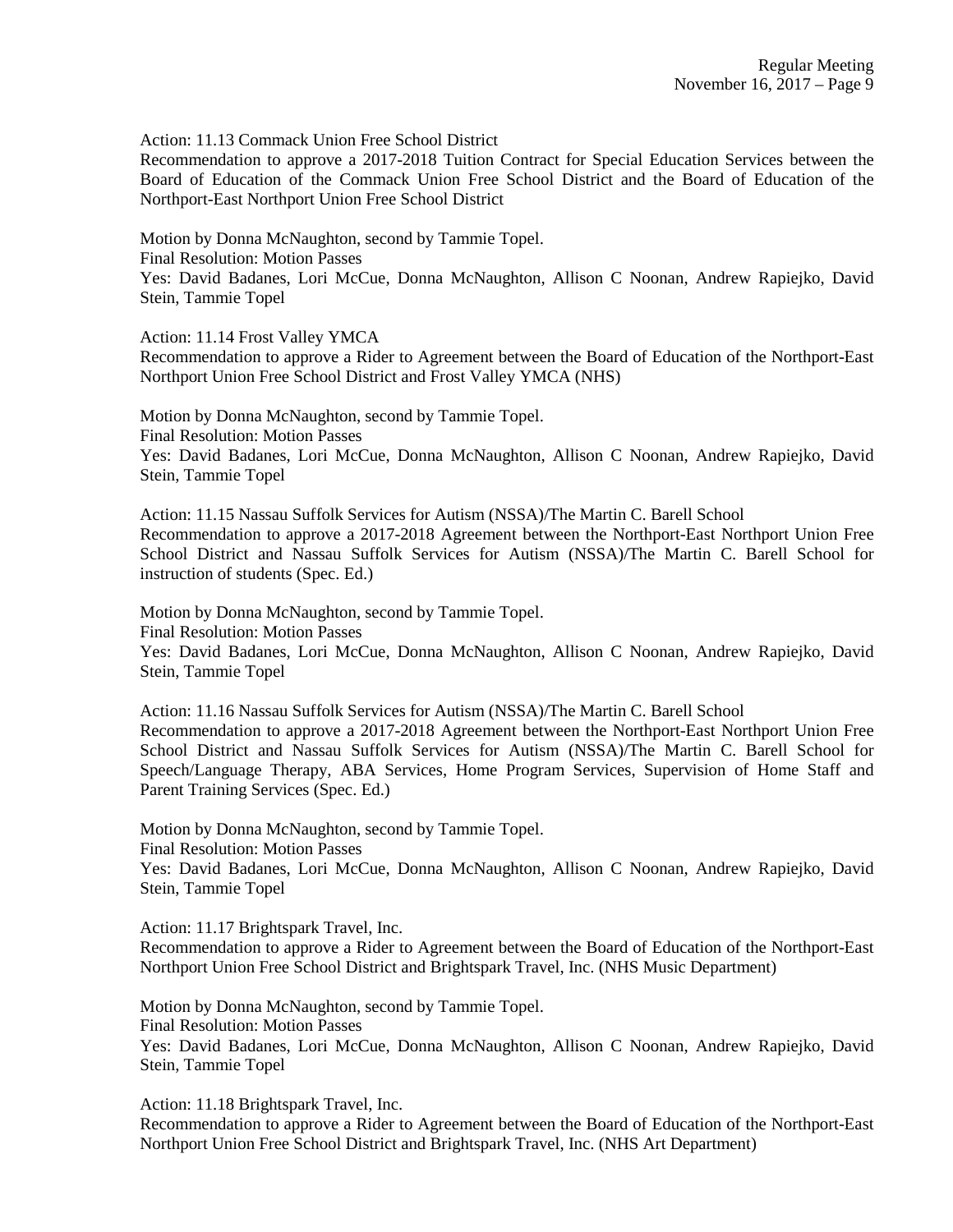Motion by Donna McNaughton, second by Tammie Topel. Final Resolution: Motion Passes Yes: David Badanes, Lori McCue, Donna McNaughton, Allison C Noonan, Andrew Rapiejko, David Stein, Tammie Topel

Action: 11.19 Michael J. Cunningham, Speech-Language Pathologist, P.C. Recommendation to approve a 2017-2018 Agreement between the Northport-East Northport Union Free School District and Michael J. Cunningham, Speech-Language Pathologist, P.C. (Spec. Ed.)

Motion by Donna McNaughton, second by Tammie Topel. Final Resolution: Motion Passes Yes: David Badanes, Lori McCue, Donna McNaughton, Allison C Noonan, Andrew Rapiejko, David Stein, Tammie Topel

Action: 11.20 Licensed Applied Behavior Analyst Group d/b/a Autism Behavior Consulting Recommendation to approve a 2017-2018 Agreement between the Northport-East Northport Union Free School District and Licensed Applied Behavior Analyst Group d/b/a Autism Behavior Consulting (Spec. Ed.)

Motion by Donna McNaughton, second by Tammie Topel. Final Resolution: Motion Passes

Yes: David Badanes, Lori McCue, Donna McNaughton, Allison C Noonan, Andrew Rapiejko, David Stein, Tammie Topel

Action: 11.21 Brookville Center for Children's Services, Inc. Recommendation to approve a 2017-2018 Agreement between the Northport-East Northport Union Free School District and Brookville Center for Children's Services, Inc. (Spec. Ed.)

Motion by Donna McNaughton, second by Tammie Topel. Final Resolution: Motion Passes Yes: David Badanes, Lori McCue, Donna McNaughton, Allison C Noonan, Andrew Rapiejko, David Stein, Tammie Topel

Action: 11.22 Funding of the Employee Benefit Accrued Liability Reserve Recommendation to approve the following resolution:

"BE IT RESOLVED, that the Board of Education approves the funding of the Employee Benefit Accrued Liability Reserve by a transfer of unassigned fund balance in the amount of \$75,269.98"

Motion by Donna McNaughton, second by Tammie Topel. Final Resolution: Motion Passes Yes: David Badanes, Lori McCue, Donna McNaughton, Allison C Noonan, Andrew Rapiejko, David Stein, Tammie Topel

Action: 11.23 Funding of the Workers' Compensation Reserve Recommendation to approve the following resolution:

"BE IT RESOLVED, that the Board of Education approves the funding of the Workers' Compensation Reserve by a transfer of unassigned fund balance in the amount of \$75,269.98"

Motion by Donna McNaughton, second by Tammie Topel. Final Resolution: Motion Passes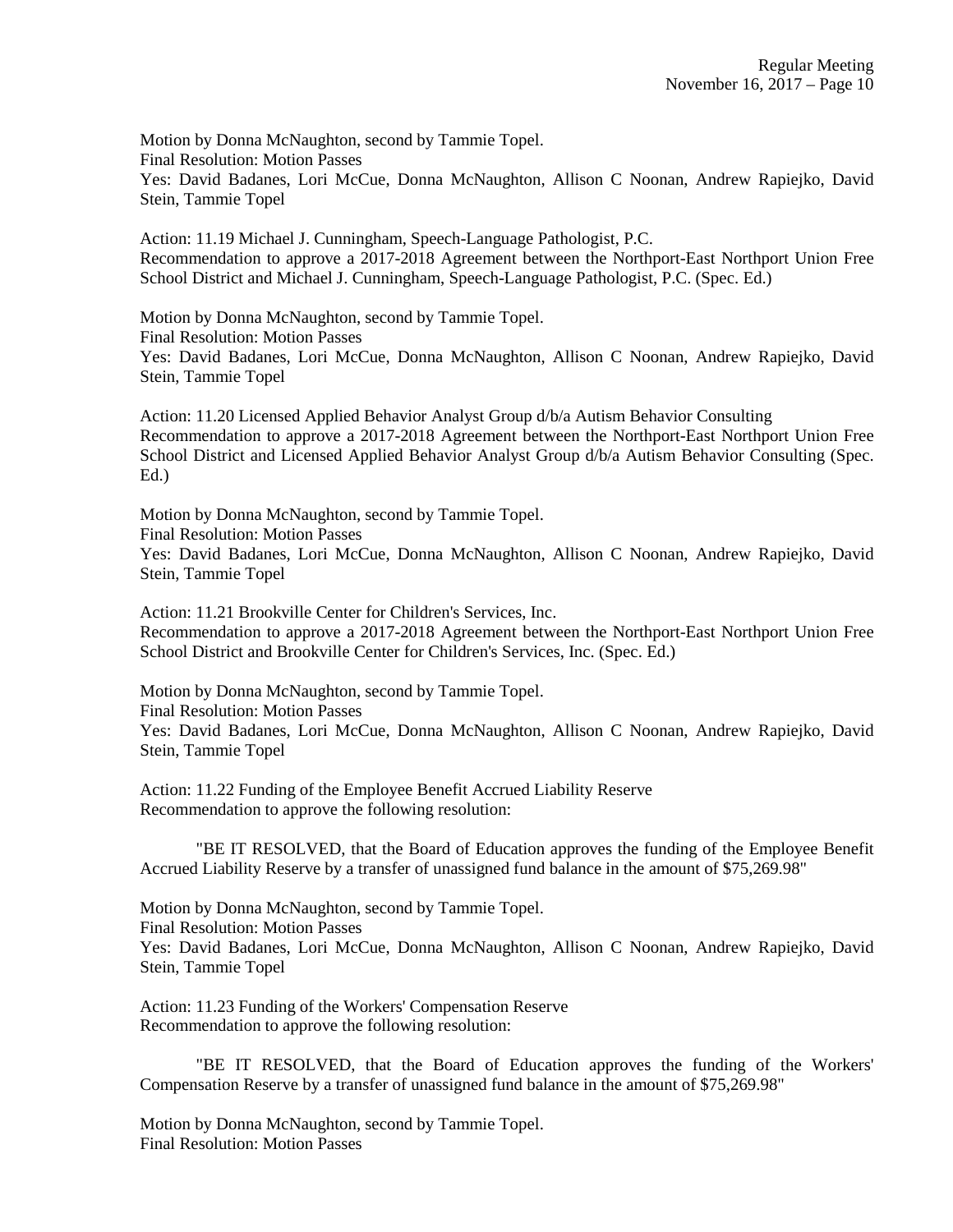Yes: David Badanes, Lori McCue, Donna McNaughton, Allison C Noonan, Andrew Rapiejko, David Stein, Tammie Topel

Action: 11.24 Funding of the Retirement Contribution Reserve Recommendation to approve the following resolution:

"BE IT RESOLVED, that the Board of Education approves the funding of the Retirement Contribution Reserve by a transfer of unassigned fund balance in the amount of \$75,269.97"

Motion by Donna McNaughton, second by Tammie Topel. Final Resolution: Motion Passes Yes: David Badanes, Lori McCue, Donna McNaughton, Allison C Noonan, Andrew Rapiejko, David Stein, Tammie Topel

Action: 11.25 Funding of the Capital Reserve Established in 2008 Recommendation to approve the following resolution:

"BE IT RESOLVED, that in accordance with the 2008-2009 Proposition No. 3 establishing a Capital Reserve Fund, the Board of Education approves the funding of said reserve by a transfer of unassigned fund balance in the amount of \$600,000."

Motion by Donna McNaughton, second by Tammie Topel. Final Resolution: Motion Passes Yes: David Badanes, Lori McCue, Donna McNaughton, Allison C Noonan, Andrew Rapiejko, David Stein, Tammie Topel

Action: 11.26 Funding of Capital Reserve Fund Established in 2012 Recommendation to approve the following resolution:

"BE IT RESOLVED, that in accordance with the September 19, 2012 Proposition No. 2 establishing a Capital Reserve Fund known as the "Capital Reserve II Fund", the Board of Education approves the funding of said reserve fund by a transfer of unassigned fund balance in the amount of \$1,500,000."

Motion by Donna McNaughton, second by Tammie Topel.

Final Resolution: Motion Passes

Yes: David Badanes, Lori McCue, Donna McNaughton, Allison C Noonan, Andrew Rapiejko, David Stein, Tammie Topel

Action: 11.27 Claims Auditor's Report Recommendation to approve the Claims Auditor's Reports and Schedule of Claims for payments dated:

September 8, 2017 (Payroll Trust & Agency Warrant), September 15, 2017 (Accounts Payable Warrant), September 22, 2017 (Payroll Trust & Agency Warrant), September 29, 2017 (Accounts Payable Warrant), September 2017 (Claims Audit Report)

Motion by Donna McNaughton, second by Tammie Topel.

Final Resolution: Motion Passes

Yes: David Badanes, Lori McCue, Donna McNaughton, Allison C Noonan, Andrew Rapiejko, David Stein, Tammie Topel

Action: 11.28 Claims Auditor's Report - Payroll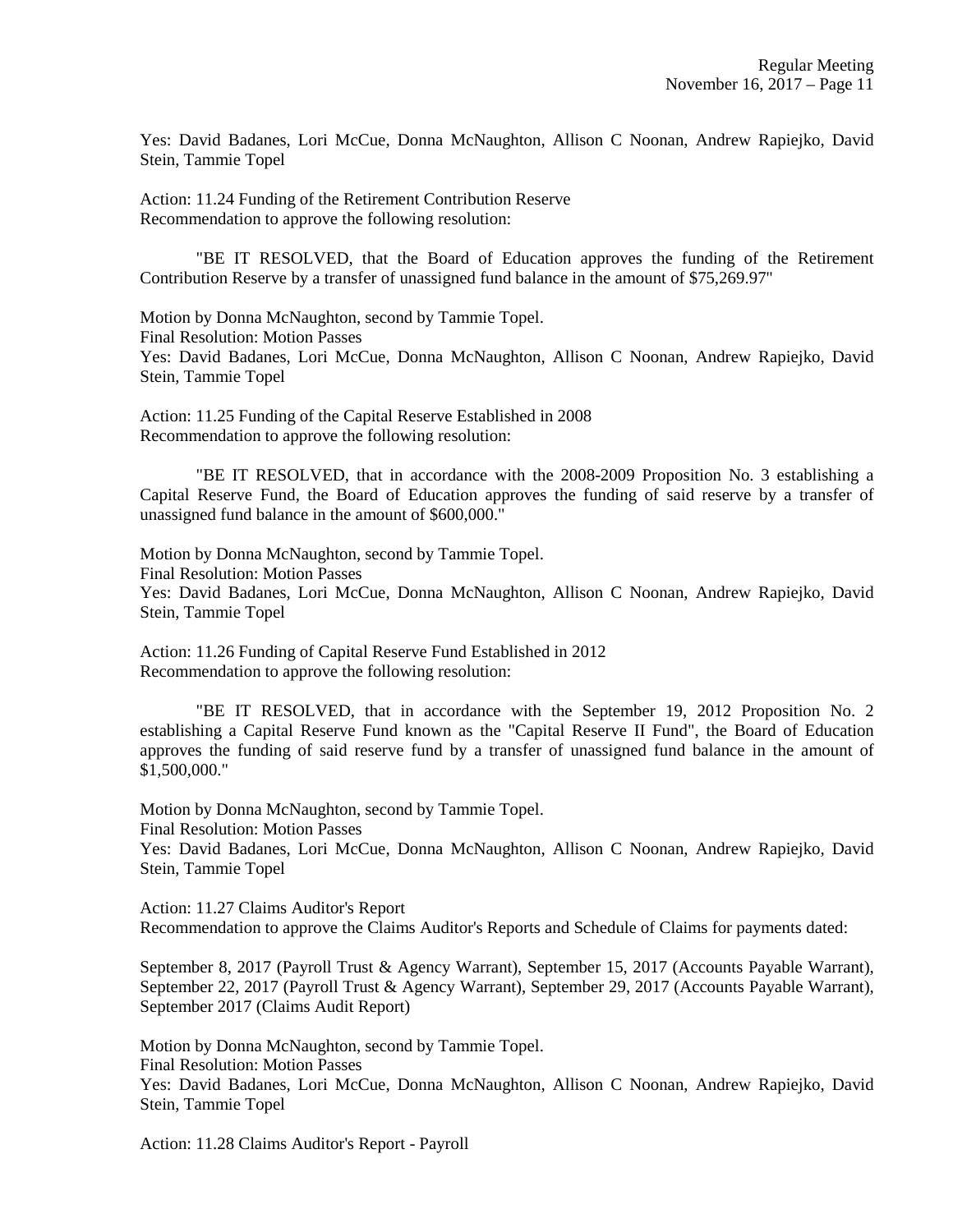Recommendation to approve the Claims Auditor's Report - Payroll Audit for the Payroll Distribution/Audit dated September 8, 2017 (Ocean Avenue Elementary School)

Motion by Donna McNaughton, second by Tammie Topel. Final Resolution: Motion Passes Yes: David Badanes, Lori McCue, Donna McNaughton, Allison C Noonan, Andrew Rapiejko, David Stein, Tammie Topel

Action: 11.29 Treasurer's Report and Monthly Summary of Receipts and Disbursements Recommendation to approve the Treasurer's Report and Monthly Summary of Receipts and Disbursements:

11.29.1 Treasurer's Report for the period July 1, 2017 through July 31, 2017 11.29.2 Treasurer's Report for the period August 1, 2017 through August 31, 2017 11.29.3 Monthly Summary of Receipts and Disbursements for July 2017 11.29.4 Monthly Summary of Receipts and Disbursements for August 2017

Motion by Donna McNaughton, second by Tammie Topel. Final Resolution: Motion Passes Yes: David Badanes, Lori McCue, Donna McNaughton, Allison C Noonan, Andrew Rapiejko, David Stein, Tammie Topel

Action: 11.30 Schedule of Investments Recommendation to approve the Schedule of Investments:

11.30.1 Schedule of Investments as of July 31, 2017 11.30.2 Schedule of Investments as of August 31, 2017

Motion by Donna McNaughton, second by Tammie Topel. Final Resolution: Motion Passes Yes: David Badanes, Lori McCue, Donna McNaughton, Allison C Noonan, Andrew Rapiejko, David Stein, Tammie Topel

Action: 11.31 Collateral Schedule Recommendation to approve the Collateral Schedule

11.31.1 Collateral Schedule as of July 31, 2017 11.31.2 Collateral Schedule as of August 31, 2017

Motion by Donna McNaughton, second by Tammie Topel. Final Resolution: Motion Passes Yes: David Badanes, Lori McCue, Donna McNaughton, Allison C Noonan, Andrew Rapiejko, David Stein, Tammie Topel

Action: 11.32 Bank Reconciliation Recommendation to approve the Bank Reconciliation Report

11.32.1 Bank Reconciliation Report for the Month Ended July 31, 2017 11.32.2 Bank Reconciliation Report for the Month Ended August 31, 2017

Motion by Donna McNaughton, second by Tammie Topel. Final Resolution: Motion Passes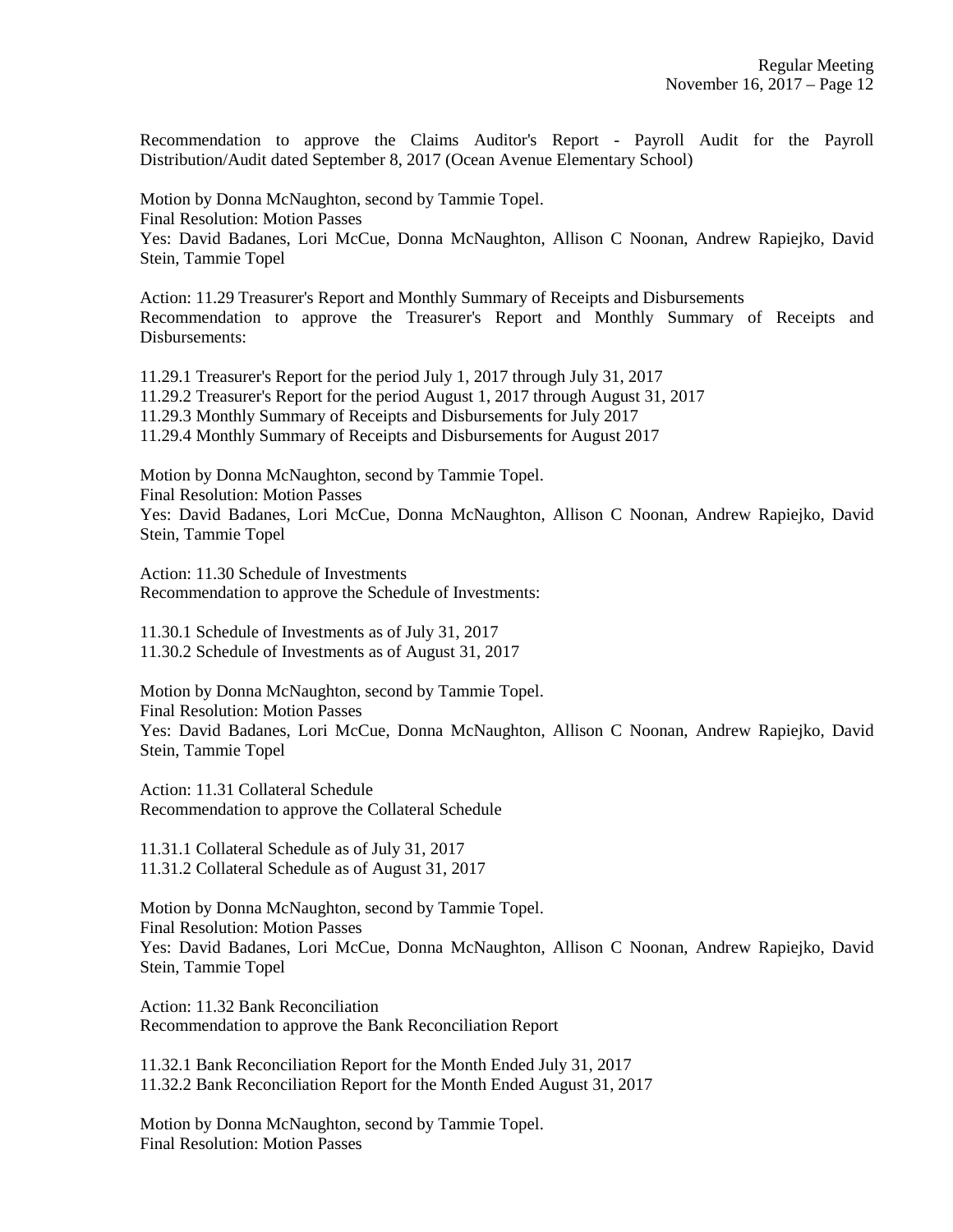Yes: David Badanes, Lori McCue, Donna McNaughton, Allison C Noonan, Andrew Rapiejko, David Stein, Tammie Topel

Action: 11.33 General Fund Projected Cash Flow Statement Recommendation to approve the General Fund Projected Cash Flow Statement:

11.33.1 General Fund Projected Cash Flow Statement for the year ending 2017-2018, Actual Data July 1, 2017 - July 31, 2017, Estimated Data August 1, 2017 - June 30, 2018

11.33.2 General Fund Projected Cash Flow Statement for the year ending 2017-2018, Actual Data July 1, 2017 - August 31, 2017, Estimated Data September 1, 2017 - June 30, 2018

Motion by Donna McNaughton, second by Tammie Topel.

Final Resolution: Motion Passes

Yes: David Badanes, Lori McCue, Donna McNaughton, Allison C Noonan, Andrew Rapiejko, David Stein, Tammie Topel

Action: 11.34 Monthly Revenue and Budget Status Report - School Lunch Fund Recommendation to approve the Monthly Revenue and Budget Status Report - School Lunch Fund

11.34.1 Monthly Revenue and Budget Status Report - School Lunch Fund for the Month Ending July 31, 2017

11.34.2 Monthly Revenue and Budget Status Report - School Lunch Fund for the Month Ending August 31, 2017

Motion by Donna McNaughton, second by Tammie Topel. Final Resolution: Motion Passes

Yes: David Badanes, Lori McCue, Donna McNaughton, Allison C Noonan, Andrew Rapiejko, David Stein, Tammie Topel

Action: 11.35 Monthly Revenue and Budget Status Report - Special Aid Fund Recommendation to approve the Monthly Revenue and Budget Status Report - Special Aid

- 11.35.1 Monthly Revenue and Budget Status Report Special Aid Fund for the Month Ending July 31, 2017
- 11.35.2 Monthly Revenue and Budget Status Report Special Aid Fund for the Month Ending August 31, 2017

Motion by Donna McNaughton, second by Tammie Topel.

Final Resolution: Motion Passes

Yes: David Badanes, Lori McCue, Donna McNaughton, Allison C Noonan, Andrew Rapiejko, David Stein, Tammie Topel

Action: 11.36 Monthly Revenue and Budget Status Report - General Fund Recommendation to approve the Monthly Revenue and Budget Status Report - General Fund

11.36.1 Monthly Revenue and Budget Status Report - General Fund for the Month Ending July 31, 2017 11.36.2 Monthly Revenue and Budget Status Report - General Fund for the Month Ending August 31, 2017

Motion by Donna McNaughton, second by Tammie Topel.

Final Resolution: Motion Passes

Yes: David Badanes, Lori McCue, Donna McNaughton, Allison C Noonan, Andrew Rapiejko, David Stein, Tammie Topel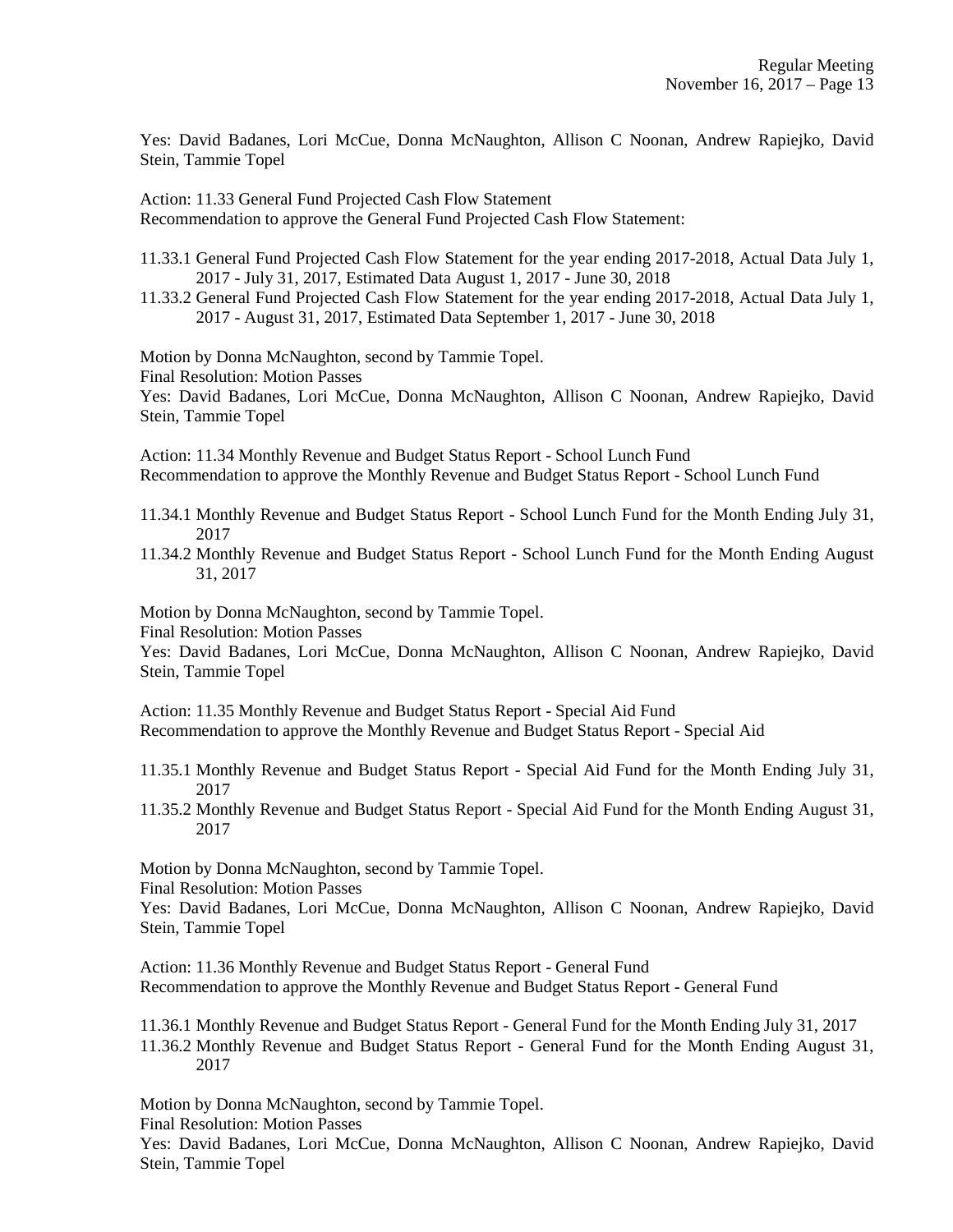Action: 11.37 Monthly Revenue and Budget Status Report - Capital Fund Recommendation to approve the Monthly Revenue and Budget Status Report - Capital Fund

11.37.1 Monthly Revenue and Budget Status Report - Capital Fund for the Month Ending July 31, 2017 11.37.2 Monthly Revenue and Budget Status Report - Capital Fund for the Month Ending August 31, 2017

Motion by Donna McNaughton, second by Tammie Topel. Final Resolution: Motion Passes Yes: David Badanes, Lori McCue, Donna McNaughton, Allison C Noonan, Andrew Rapiejko, David Stein, Tammie Topel

Action: 11.38 Quarterly Trial Balance Reports Recommendation to approve the Quarterly Trial Balance Reports for all District Funds for the period April 1, 2017 - June 30, 2017

Motion by Donna McNaughton, second by Tammie Topel. Final Resolution: Motion Passes Yes: David Badanes, Lori McCue, Donna McNaughton, Allison C Noonan, Andrew Rapiejko, David Stein, Tammie Topel

Action: 11.39 Transfer of Capital Funds Recommendation to approve Transfer of Capital funds in the fiscal year 2017-2018

Motion by Donna McNaughton, second by Tammie Topel. Final Resolution: Motion Passes Yes: David Badanes, Lori McCue, Donna McNaughton, Allison C Noonan, Andrew Rapiejko, David Stein, Tammie Topel

Action: 11.40 Surplus Equipment

Recommendation to declare a bus, owned by the School District that is no longer cost effective to repair, as surplus and dispose of according to Board policy.

Motion by Donna McNaughton, second by Tammie Topel. Final Resolution: Motion Passes Yes: David Badanes, Lori McCue, Donna McNaughton, Allison C Noonan, Andrew Rapiejko, David Stein, Tammie Topel

Action: 11.41 Donation of Bellerose Brick Pathway Project - Extension of Existing Project Recommendation to approve the following resolution;

"WHEREAS, the Bellerose Avenue Elementary School 5th Grade Committee has generously offered to donate a brick walkway extension of an existing project at Bellerose Avenue Elementary School to the School District; and

WHEREAS, the School District desires to accept the Bellerose Avenue Elementary School 5th Grade Committee's donation;

NOW, THEREFORE, BE IT RESOLVED, that the School District, without consideration, accepts the gift of a brick walkway continuation of existing project from the Bellerose Avenue Elementary School 5th Grade Committee"

Motion by Donna McNaughton, second by Tammie Topel. Final Resolution: Motion Passes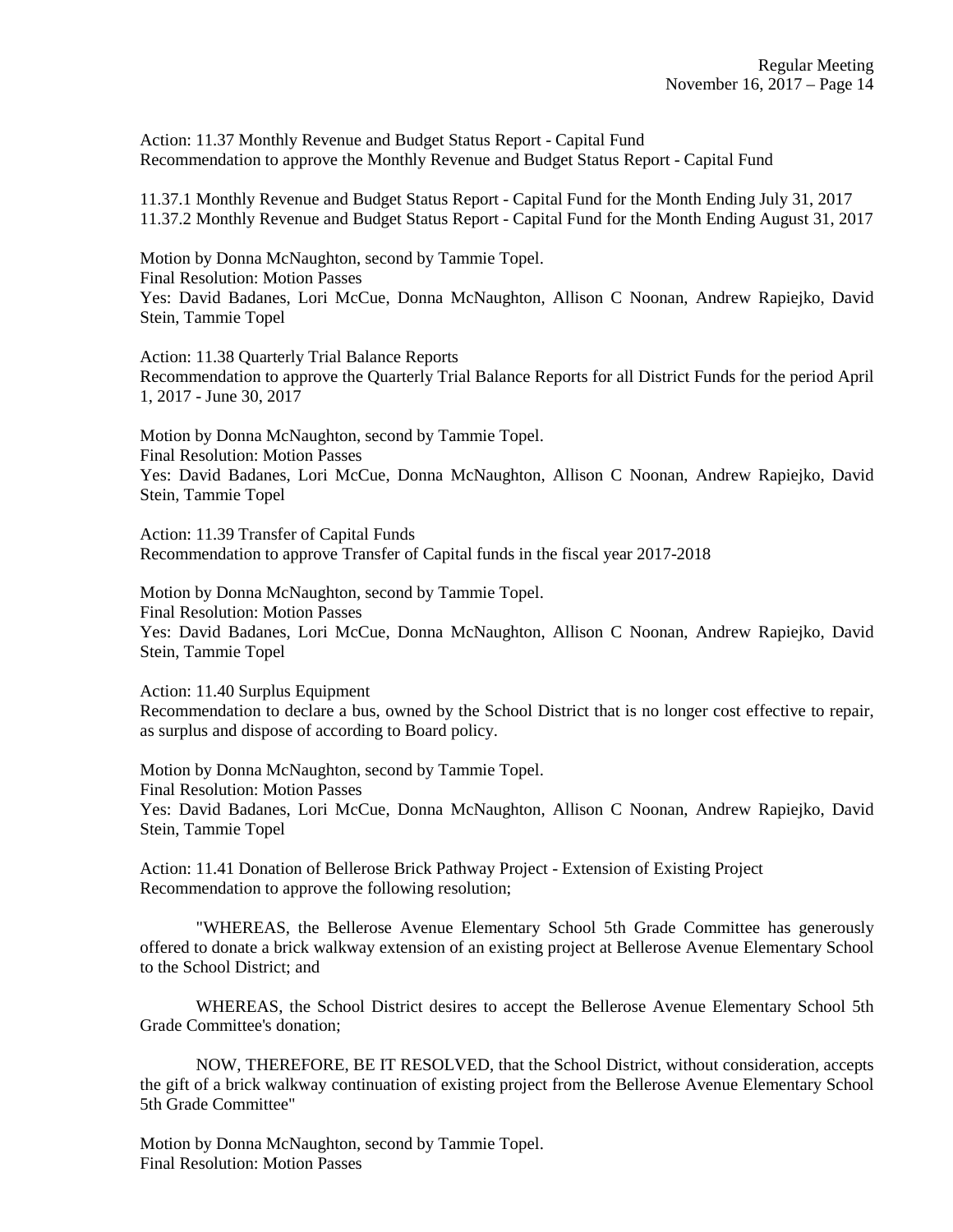Yes: David Badanes, Lori McCue, Donna McNaughton, Allison C Noonan, Andrew Rapiejko, David Stein, Tammie Topel

# **12. SUPERINTENDENT'S REPORT - FOR INFORMATION ONLY**

Information: 12.01 Schedule H - Use of Facilities

Information: 12.02 Budget Transfers for the period October 5, 2017 through October 31, 2017 - As per Board Policy #6150 all transfers between salary codes up to \$25,000 and transfers between all other codes up to \$10,000 are to be reported to the Board of Education as an information item

Information: 12.03 UTN PDC

Information: 12.04 NASA PDC

# **13. UNFINISHED BUSINESS**

Action, Discussion: 13.01 Board Policies Recommendation to remove from table the following policies on the October 26th Agenda:

Discussion of the following policy:

13.01.1 "Policy #0200 "Transgender Students" (new policy)

Recommendation to extend the meeting.

Motion by David Badanes, second by David Stein.

Motion Passes

Yes: David Badanes, Lori McCue, Donna McNaughton, Allison C Noonan, Andrew Rapiejko, David Stein, Tammie Topel

Recommendation to receive for a first read the following policies:

13.01.3 Policy #8225 "Indoor Air Quality Program" (new policy)

13.01.5 Policy #9620 "Conditional Appointment - Student Safety" (replaces policy #4005 "Fingerprinting of Prospective Employees")

13.01.6 Policy #9645 "Disclosure of Wrongful Conduct" as amended (Whistleblower Policy) (new policy)

Motion by Lori McCue, second by Donna McNaughton. Motion Passes

Yes: David Badanes, Lori McCue, Donna McNaughton, Allison C Noonan, Andrew Rapiejko, David Stein, Tammie Topel

Recommendation to table the following policies until the November 29th meeting:

13.01.2 Policy #8220 "Buildings and Grounds Maintenance and Inspection" (revisions to current policy) 13.01.4 Policy #9120 "Staff Conflicts of Interest" (replaces policy #4111/4211 "Recruitment and Selection of Personnel")

13.01.6 Policy #9465 "Disclosure of Wrongful Conduct" (Whistleblower Policy) (new policy)

Motion by David Stein, second by David Badanes.

Motion Passes

Yes: David Badanes, Lori McCue, Donna McNaughton, Allison C Noonan, Andrew Rapiejko, David Stein, Tammie Topel